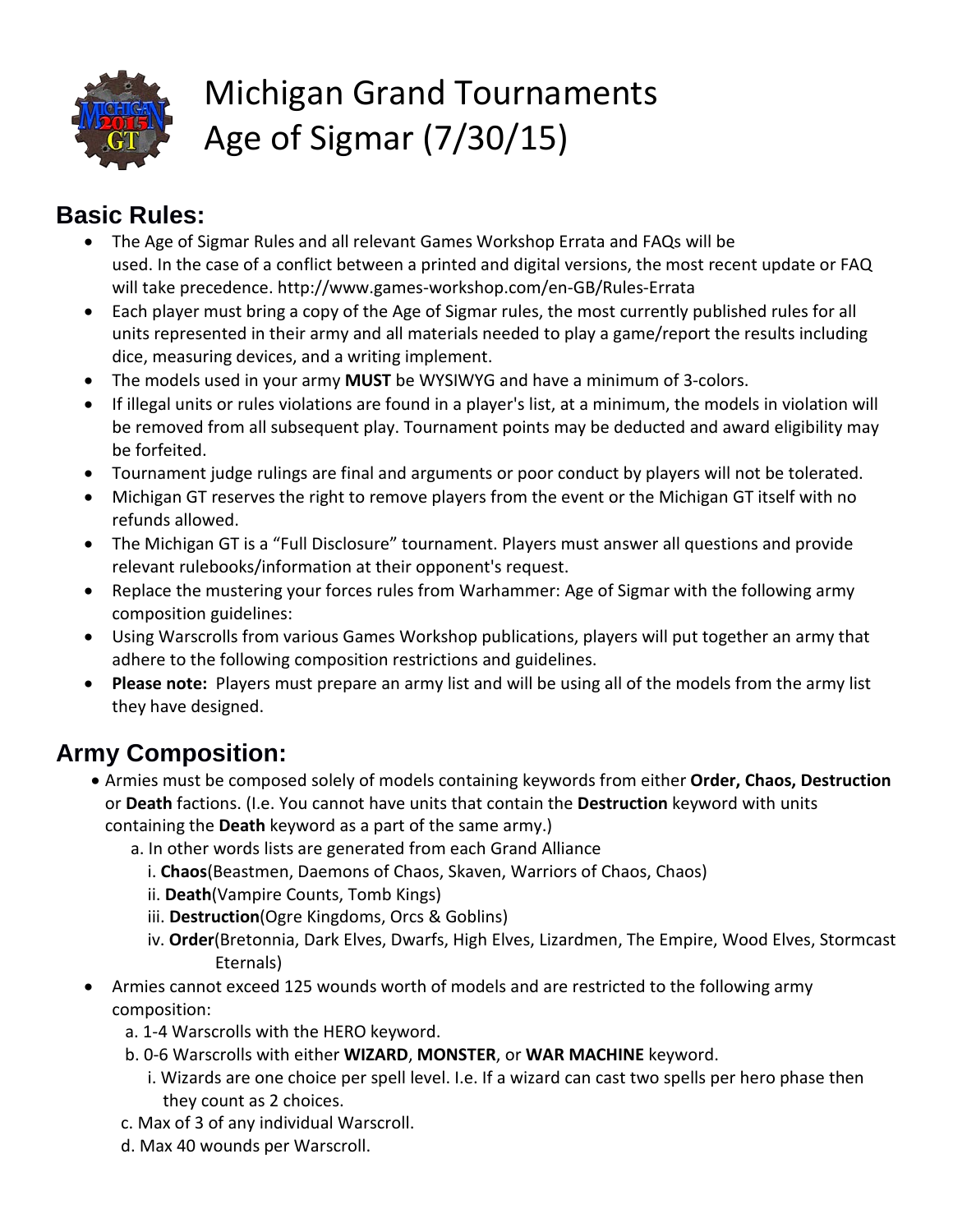- e. No duplicate **NAMED HERO** choices.
- f. Max 15 Warscrolls.
- g. 0-3 Sylvaneth Wyldwoods may only be taken If an Order army contains at least 51 wounds with the Wanderer or Sylvaneth keywords.
- h. 0-60 wounds worth of models with ranged attacks of 12" or more

**\*\*\*Note**: A model that has both the **HERO** and **MONSTER** keywords will count as 1 **HERO** choice AND 1 **MONSTER** choice. Similarly, model that has the **HERO**, the **WIZARD** and the **MONSTER** keywords will count as 1 **HERO** choice, 1 **WIZARD** AND 1 **MONSTER** choice.

- Where Warscrolls described unique models that may be taken, for example: Unit Leader, Hornblower, Standard Bearer, Icon Bearer, etc, then only ONE of each type may be taken. If a Warscroll described a unit may take either or a unique model, then the choice must be outlined in the player's army list.
- Models that reference other models in their keywords (i.e. Be'Lakor referencing Daemon Prince keyword) inherit the keywords of the models that are listed. In this example (Be'Lakor) he does not have the MONSTER keyword, however Daemon Prince does have the MONSTER keyword so Be'Lakor would also inherit the MONSTER keyword. Unit abilities, stat lines, etc... are NOT inherited, only Keywords.
- Summoning/Reinforcements: A player may only summon or bring into play (i.e. via reinforcements, Entombed) a single unit per turn, and that unit is limited to its minimum unit size, unless otherwise specified on the warscroll (I.E., Nagash can double the amount of a summoned unit.) A player can attempt to summon multiple times, however you cannot summon after your first successful summoning that turn.
- Models must be placed on bases they came with or similarly sized bases.

# **Army Specific Restrictions**

## **Beastmen**

• The Great Bray-Shaman's Savage Dominionability cannot be used to summon monsters that have the HERO keyword.

## **Bretonnians**

• The Green Knight has the HERO keyword.

## **Demons of Chaos**

- Kairos Fateweaver may only change a die roll to 1, 2, 3, 4, 5 or 6.
- Morbidex Twiceborn's ability to create a new Nurgling unit does count as summoning a new unit. If this ability is used to add Nurglings to an existing unit it does not count as summoning.
- A maximum of 3 individual Skull Cannons of Khorne may be taken in an army list. These may be in a single warscroll, or 3 separate units.

## **Lizardmen**

- Engine of the Gods: Replace 18+ "get another turn..." result on the Cosmic Engine table with "Choose any results". If a result of 14-17 is rolled but the player has already summoned a unit with the Engine of the Godsthen count as having rolled a 10-13 instead.
- Lord Kroak counts as being 10 wounds for army composition purposes.

# **Ogres**

• Greasus Goldtooth: Despite rulings that "flavour" abilities (outlined in FAQ) are automatically in play, you must literally bribe your opponent, and they must accept, for his "Everyone Has Their Price" Command Ability to take effect.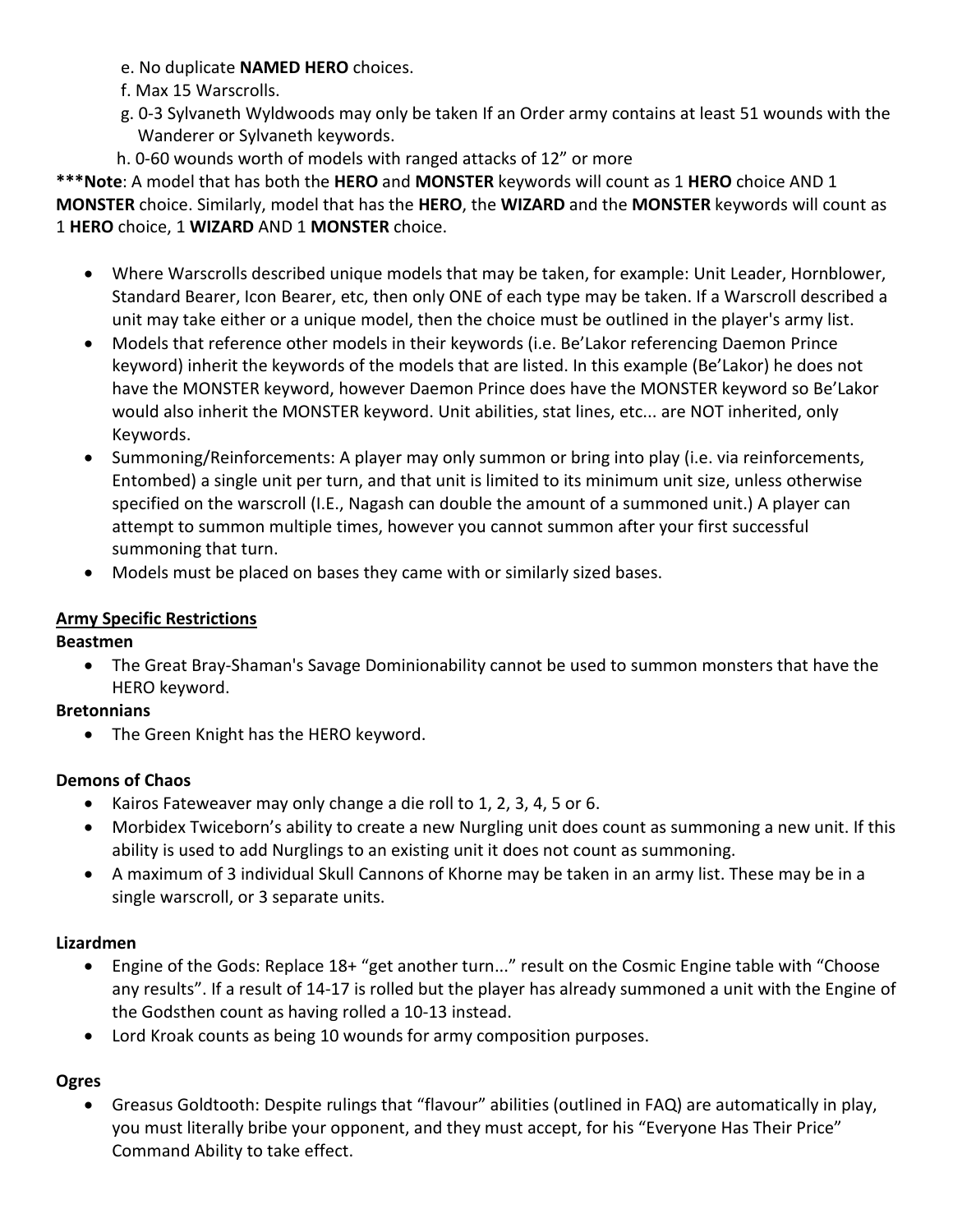#### **Tomb Kings**

• If your only models on the table are Carrion that are still Flying or Tomb Swarm that are using the Scuttlers special rule, you immediately grant your opponent a Major Victory as if you had no models on the table.

#### **Warriors of Chaos**

• Glottkin counts as 3 choices for your 0-6 pool of HERO, WIZARD,MONSTER.He is a Level 2 Wizard (2), and a Monster (1).

#### **Wood Elfs**

• 0-3 Sylvaneth Wyldwoods does not count towards the wounds count and does refer to the 2 citadel woods per Warscroll. Therefore, an army with at least 51 wounds worth of Sylvanethor Wanderer models may include up to 6 citadel woods. If you are summoning Wyldwoods, they MUST BE the model from Citadel Woods. These are deployed after players have chosen sides, but before deployment has begun. At least 50% of the Sylvaneth Wyldwoods must be deployment within your deployment detailed in the specific scenario.

#### **Vampire Counts**

- The Strigoi Vampire's Grave Calldoes not apply to the summoning restrictions outlined above in the Generalsection.
- Nagash counts as 5 choices for your 0-6 pool of HERO, WIZARD, MONSTER.He is a Level 3 Wizard (3), a Monster (1), and we're considering him an extra wizard level from The Nine Books of Nagash.
- Nagash is also restricted to only being able to summon one unit per turn, with the minimum unit size, as outlined in the General section above.
- Konrad will never speak back (see "Flavor" rules) under any circumstances. This rule can be disregarded on a game-by-game basis as long as **both parties agree.**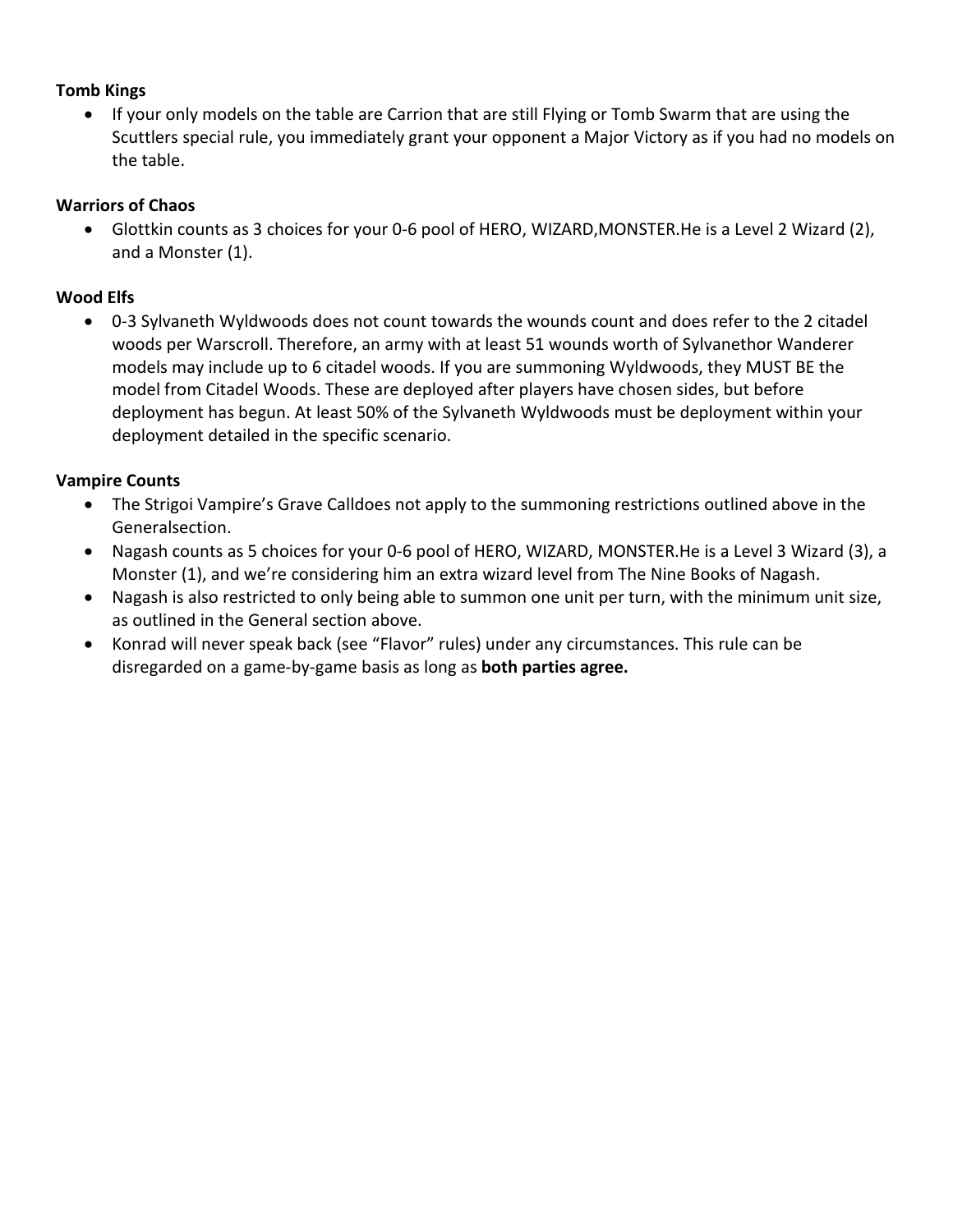# **Appearance Scoring:**

The following scoring matrix will be used to judge appearance.

| <b>Initial</b>       | There is at least one model in the army unfinished. If something is unfinished favor this                        | $\mathbf 0$             |  |
|----------------------|------------------------------------------------------------------------------------------------------------------|-------------------------|--|
| <b>Overall</b>       | one.                                                                                                             |                         |  |
| Impression           | The army is fully painted, but only to the most basic of tournament requirements. There<br>15                    |                         |  |
| <b>Points</b>        | is still the possibility of impressive basing or conversion work.                                                |                         |  |
|                      | Army is fully painted and there has obviously been effort put into detailing the army<br>25                      |                         |  |
|                      | beyond the minimum tournament standard. Give benefit toward this choice unless                                   |                         |  |
|                      | unfinished models.                                                                                               |                         |  |
| <b>Display Base</b>  | No display base, Rubber Maid lid, etc.<br>$\mathbf 0$                                                            |                         |  |
| <b>Points</b>        | Basic, just one flock.                                                                                           |                         |  |
|                      | Multiple flock, or painted with highlights one flock, framed edge.                                               | $\overline{\mathbf{4}}$ |  |
|                      | Multiple flock, or painted with highlights one flock, terrain elements, shading and                              | $\overline{7}$          |  |
|                      | highlighting of elements.                                                                                        |                         |  |
|                      | Intricate diorama that just 'wows' the judge.                                                                    | 10                      |  |
| <b>Model</b>         | Bare plastic bases.                                                                                              | $\mathbf 0$             |  |
| <b>Basing Points</b> | Basic one flock, no paint.                                                                                       | 2                       |  |
|                      | Multiple flock, or painted with highlights one flock, no painting.                                               | $\overline{\mathbf{4}}$ |  |
|                      | Multiple flock, or painted with highlights one flock; with clean painted edges.                                  | $\overline{7}$          |  |
|                      | Diorama-like bases with high attention to detail.                                                                | 10                      |  |
| <b>Conversions</b>   | No conversions.                                                                                                  | $\mathbf 0$             |  |
| <b>Points</b>        | Minimal: The army has some basic conversions (head/weapon swaps, arm rotations) or                               | $\overline{2}$          |  |
|                      | a couple interesting swaps.                                                                                      |                         |  |
|                      | Minor: Units have multi-kit conversions including head and weapon swaps on at least<br>$\overline{\mathbf{4}}$   |                         |  |
|                      | one entire unit.                                                                                                 |                         |  |
|                      | Major: The army has some difficult conversions that use things such as putty, plastic<br>$\overline{\mathbf{z}}$ |                         |  |
|                      | card, drilling, sawing, minor sculpts, etc. This could also apply to the entire army having                      |                         |  |
|                      | very well done multi-kit conversions (see above)                                                                 |                         |  |
|                      | Extreme: The army has some extreme conversions, which could be: a scratch built                                  |                         |  |
|                      | conversion or sculpt of an entire model, a large amount of models with difficult                                 |                         |  |
|                      | conversions (see above), or the entire army is extremely converted.                                              |                         |  |
| <b>Advanced</b>      | No advanced techniques.                                                                                          | $\mathbf 0$             |  |
| Skills <sup>*</sup>  | The models have a basecoat with a shade and highlight color.                                                     | 3                       |  |
|                      | The models have been shaded using layering with highlights or blending (but the                                  | 7                       |  |
|                      | blending is not seamless)                                                                                        |                         |  |
|                      | The models have been shaded using seamless blending                                                              | 10                      |  |
| <b>Exceptional</b>   | No extras.                                                                                                       | $\mathbf 0$             |  |
| Extras*              | The army has rough freehand work, simple unit/army markings, and/or basic                                        | 3                       |  |
|                      | weathering.                                                                                                      |                         |  |
|                      | The army has quality transfer work and clean unit/army markings and or weathering.                               | $\overline{7}$          |  |
|                      | The army has stellar freehand detail work (banners, army/unit symbols, squad                                     | 10                      |  |
|                      | markings, etc.) and/or realistic weathering.                                                                     |                         |  |

**\*These categories are ONLY judged if 25 points were awarded on Initial Overall Impression**

Armies will be judged for appearance before rounds 1 and 2. The players with the top 5 scoring armies will be asked to set up their armies for player's choice voting between rounds 2 and 3.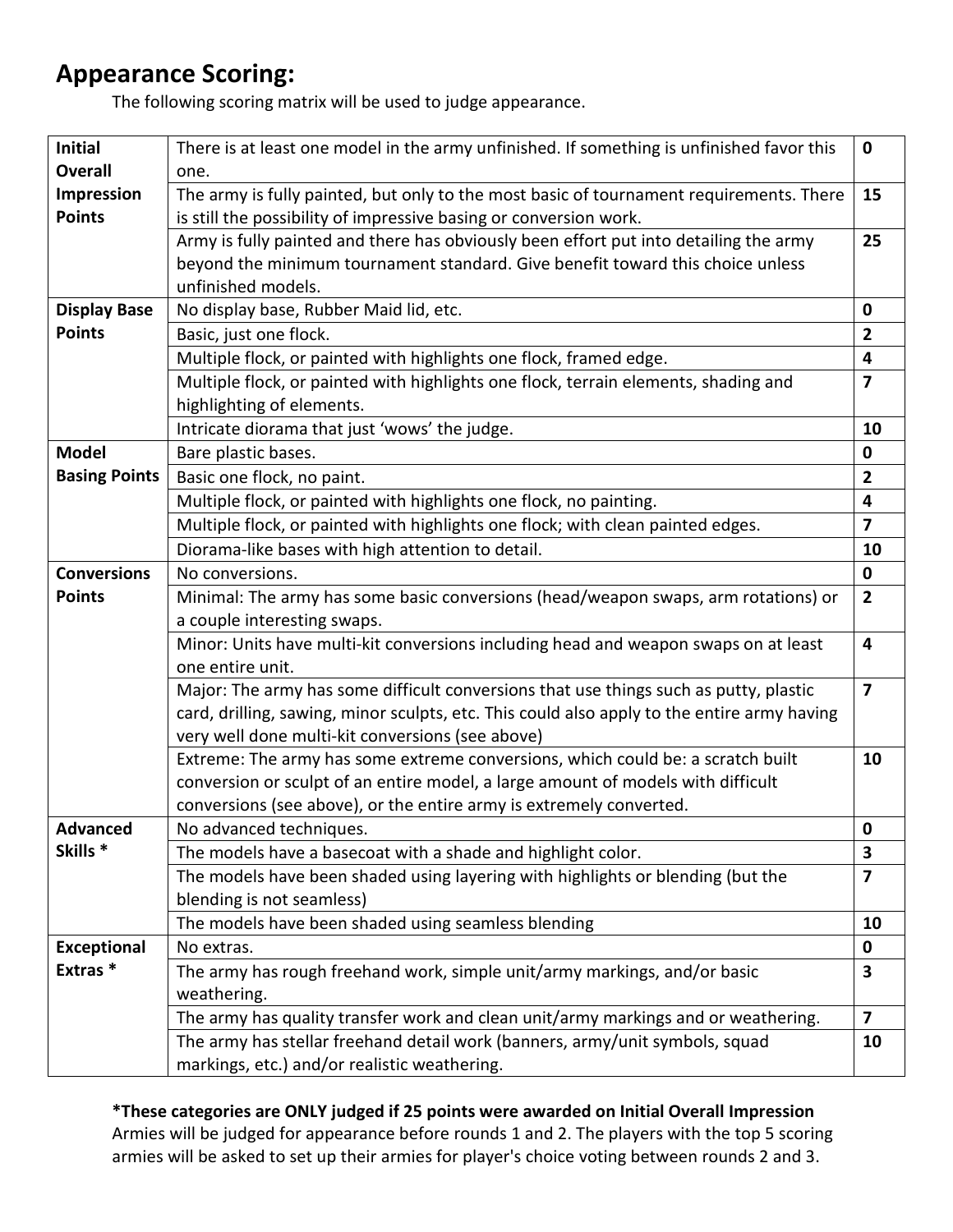# **Games/Missions Scoring:**

- The Michigan GT AOS Championships will consist of 5 games lasting 3 hours each.
- Time remaining in each round will be announced periodically. Players should not attempt to start a new game turn if they do not feel that both players can finish the turn. When the 5-minute warning is given, no additional game turns should be started.
- Each mission will be unique, but all missions will share the following characteristics: ◦ If one player is wiped out or concedes, the game immediately ends at the end of that game turn. ◦ At the end of the game, players will compare their VP totals. Battle points will be awarded based on the VP difference between the two players. If a player's opponent concedes, the other player will receive bonus battle points (to a maximum of 50/game).
- Pairings for the first game will be randomly determined. Subsequent games will be seeded by Battle Points first, then by Battle Record and then randomly within those divisions.

# **Sportsmanship Rating:**

At the end of each game players will give their opponent a "Thumbs Up" or "Thumbs Down" rating. Players who receive 2 "Thumbs Down" will receive a warning from the Michigan GT staff. Players who receive 3 "Thumbs Down" will be disqualified from any awards and may be ejected from the event at the discretion of the Michigan GT staff.

# **Total Points:**

**Battle: 150 Appearance: 75**

# **Awards:**

- **Age of Sigmar Champion: Battle + Appearance**
- **Best Army: Appearance + # of Player's Choice Votes**
- **Champions of the Alliance: Battle + Appearance (Order, Death, Destruction, Chaos)**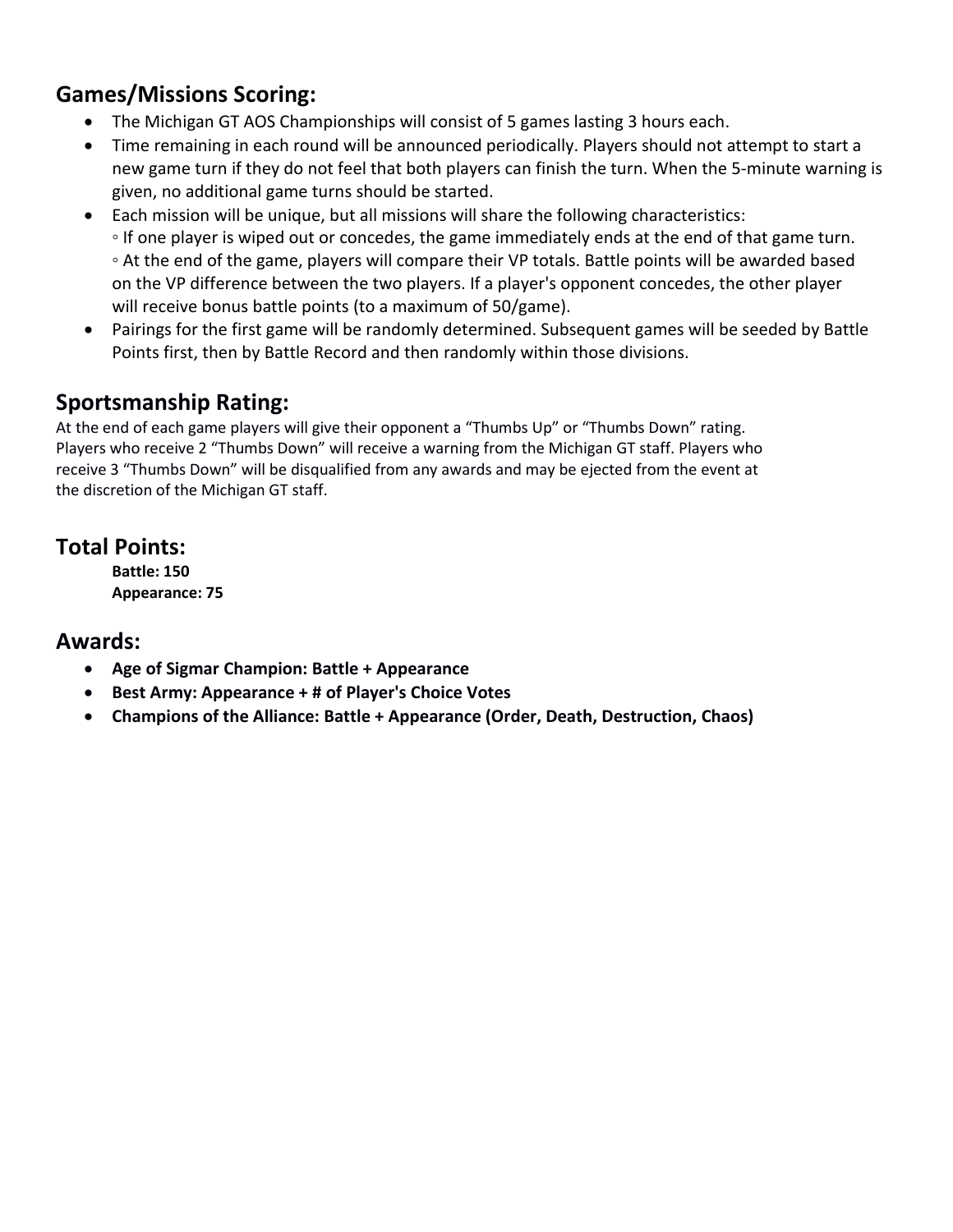Frequently Asked Questions

- You cannot overlap the bases of multiple models.
- Bases need to align with old versions or what they come with. See Appendix 1 for compatible base sizes.
- Ranges are measured from the edge of models' bases.
- A unit that grants a Magic ability (e.g. Summon Terrorgheist) must be in play (on the table) at the start of the game for your wizards to gain access to that spell.
- If unit dies, you CANNOT use the Magic entry in its profile.
- An Organization is NOT deployed as a single drop, each unit is deployed separately.
- "Flavor rules" (e.g. Fateweaver's +2 to cast, Thane re-roll, etc..) the rule is automatically applied  $$ however, if you'd like to act them out, HAVE FUN!
- Saves cannot be improved past 1+ by any means. Save rolls of 1 always fail.
- Keywords account for things like "DEATH WIZARDS" if the model contains the Keywords "Death" & "Wizard". For example, for Epidemius' tally "Nurgle models" refers to models with the "NURGLE" keyword.
- Summoned units count total wounds killed for overall victory conditions as opposed to only counting models. For example, a Terrorgheist counts for 14 wounds compared to your total wound pool (e.g. 150) rather than 1 model out of whatever number of models you field. They do not however increase the starting wound pool size for determining losses.
- Warscrolls that allow for "any number of models" must be a minimum of 1 model.
- Unit sizes must respect minimum model count when a minimum is indicated in the warscroll.
- Victory conditions are based on number of wounds and not models.
- Sudden Death victory conditions will not be used unless explicitly specified in the scenarios.
- Newly created or summoned models cannot cast spells the turn they arrive.
- Models can only use special rules from their own army. i.e. DEATH WIZARDS cannot summon zombies if the player has no zombies in play but the opponent does.
- If a unit is granted an ability to pile-in/attack multiple times in a Combat phase, it does so back-to-back.
- Pile in moves **must** end closer to the nearest model, but you not have to be directly towards.

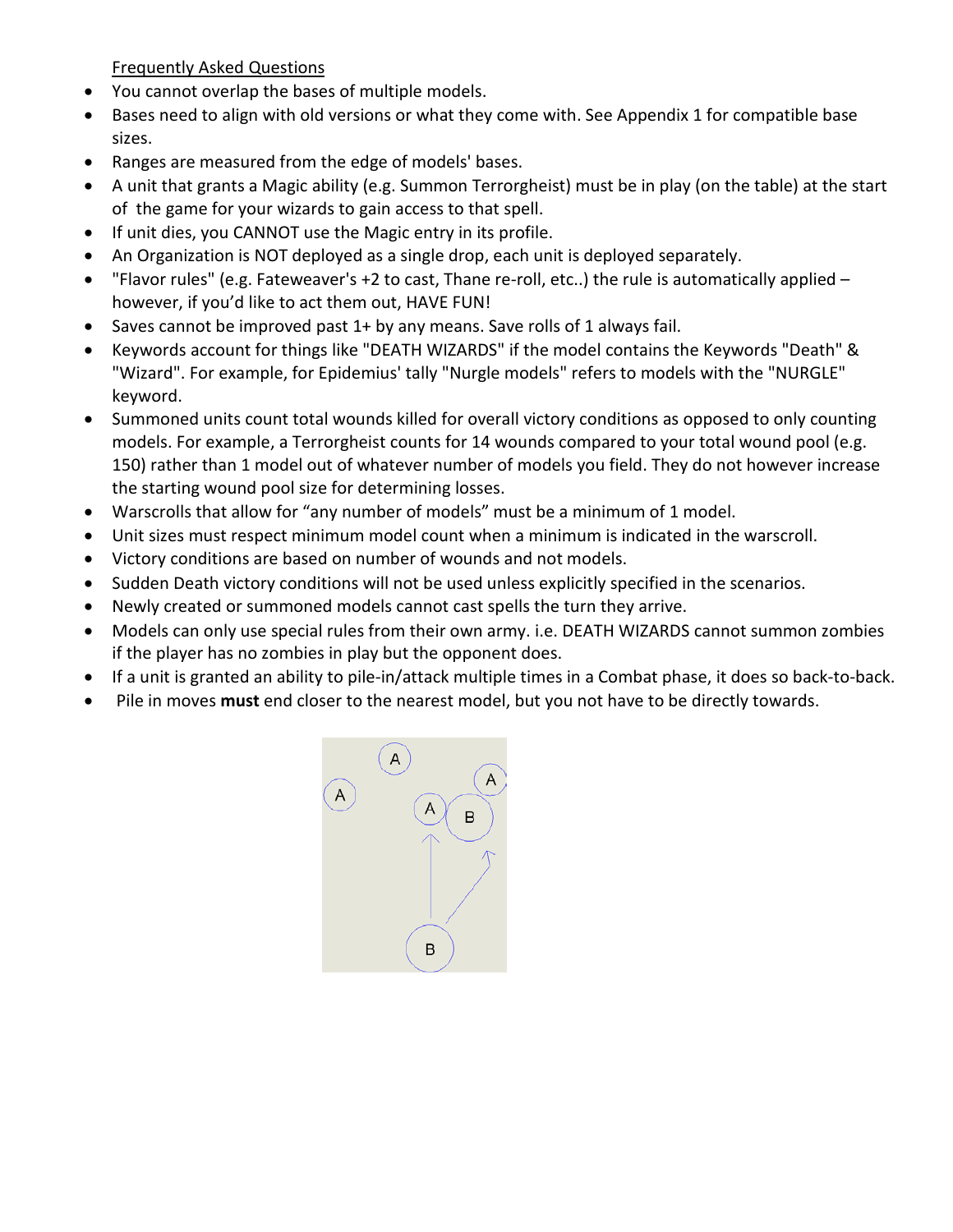#### APPENDIX 1: LIST BUILDING

#### Preparing an Army List

If a Warscroll describes that one of two unique models may be chosen (e.g. Icon bearer vs standard bearer) then the choice must be outlined in the army list. The number of wounds per warscroll must be indicated in brackets before the unit then followed by the unit name X the number of models. If a player wishes to indicate that a unit will be using exclusively one weapon type versus another (because they may be modelled differently) then this must be outlined in the army list. If you do not specify, then they will be treated as modeled. If an army organisation is used then it must be indicated at the end of the army list. Jill's Order Army List (125 wounds)

HEROS (1-4)

- (5) Belegar Ironhammer
- (5) Josef Bugman
- (5) Dwarf Lord Rune Weapon and Ancestor Shield.

(5) Runelord

MONSTERS (0) None

WIZARDS (0)

None

**OTHER** 

(30) Hammerers X 30 - Throng Musician, Standard Bearer, Keeper of the Gate

(30) Ironbreakers X 30 - Ironbeard with hammer and gromril shield, Icon Bearer, Drummer

(15) Irondrakes X 15 - Ironwarden with trollhammer torpedo, Icon Bearer, Hornblower

(15) Quarrellers X 15 - Veteran, Standard Bearer (Clan Banner), Drummers, Dwarf Bucklers.

(8) Gyrocopter X 2 - Steam Guns

(7) Dwarf Cannon and Crew X 4

ORGANISATION: (IF ANY)